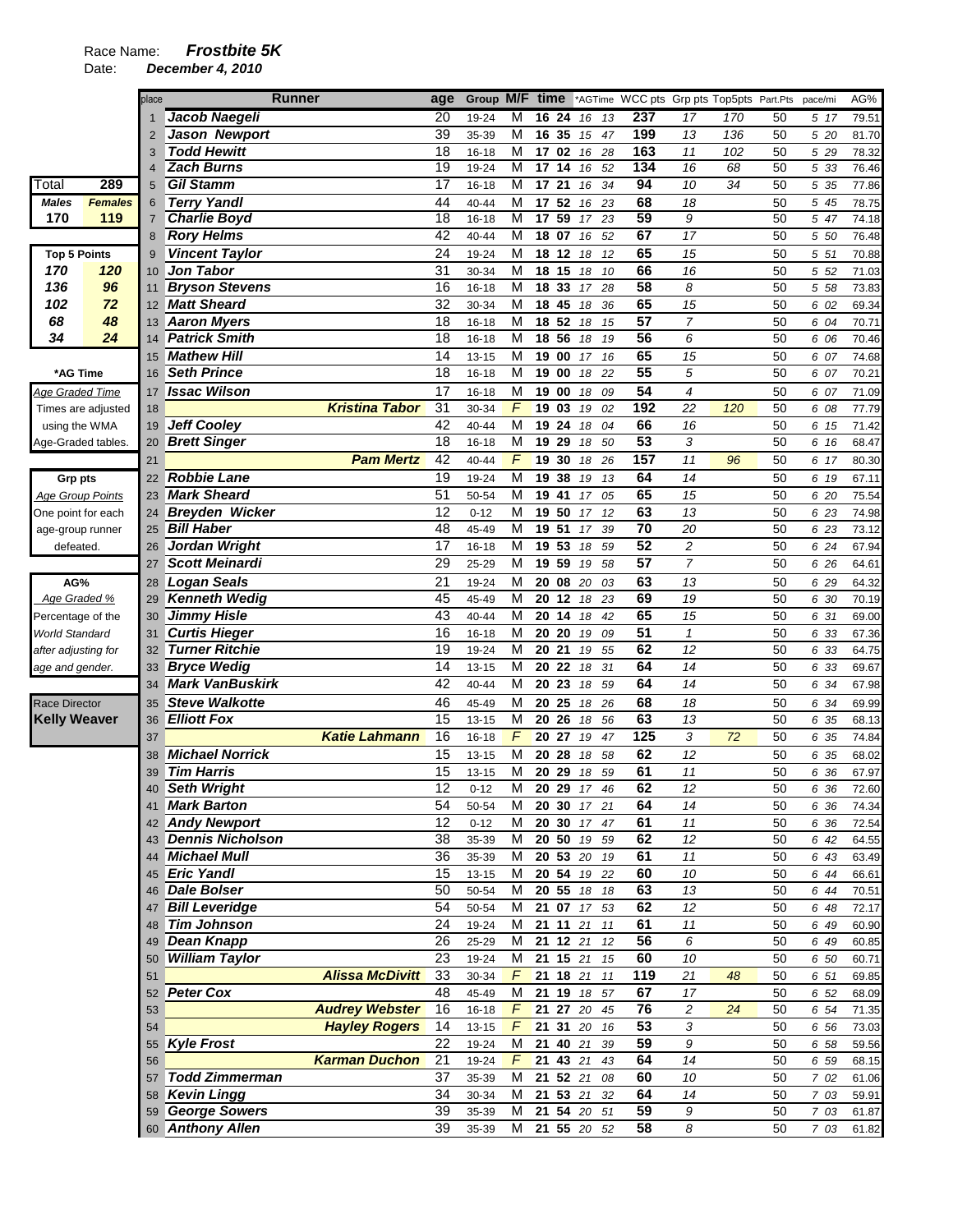| place    | <b>Runner</b>                                 | age             | Group M/F time |               |    |                |          |          | *AGTime WCC pts Grp pts Top5pts Part.Pts |                         |          | pace/mi      | AG%            |
|----------|-----------------------------------------------|-----------------|----------------|---------------|----|----------------|----------|----------|------------------------------------------|-------------------------|----------|--------------|----------------|
| 61       | <b>Crystal Barton</b>                         | 35              | 35-39          | F             |    | 21 57 21       |          | 42       | 60                                       | 10                      | 50       | 7 04         | 68.22          |
| 62       | <b>Jeff Sheridan</b>                          | 43              | 40-44          | M             | 21 | 58             | 20       | 18       | 63                                       | 13                      | 50       | 7 04         | 63.56          |
| 63       | <b>Jim Davidson</b>                           | 47              | 45-49          | M             |    | 21 59          | 19       | 42       | 66                                       | 16                      | 50       | 7 05         | 65.51          |
| 64       | <b>Ray Seals</b>                              | 22              | 19-24          | M             |    | 22 03          | 22       | 02       | 58                                       | 8                       | 50       | 7 06         | 58.53          |
| 65       | <b>Bob Gibbs</b>                              | 58              | 55-59          | M             |    | 22 07          | 18       | 06       | 59                                       | 9                       | 50       | 7 07         | 71.27          |
| 66       | <b>Dakota McDivitt</b>                        | 14              | 13-15          | м             |    | 22 08          | 20       | 07       | 59                                       | 9                       | 50       | 7 07         | 64.11          |
| 67       | <b>Joel Flora</b>                             | 42              | 40-44          | M             |    | 22 14          | 20       | 42       | 62                                       | 12                      | 50       | 7 09         | 62.32          |
| 68       | <b>Aaron Monroe</b>                           | 19              | 19-24          | М             | 22 | 19             | 21       | 51       | 57                                       | $\overline{7}$          | 50       | 711          | 59.04          |
| 69       | <b>Brad Pitcher</b>                           | 40              | 40-44          | М             |    | 22 20          | 21       | 06       | 61                                       | 11                      | 50       | 7.11         | 61.12          |
| 70       | <b>Kyndra Matheney</b>                        | 24              | 19-24          | $\sqrt{2}$    |    | 22 22          | 22       | 22       | 63                                       | 13                      | 50       | 712          | 66.17          |
| 71       | <b>Timothy Lowman</b>                         | 21              | 19-24          | М             |    | 22 24          | 22       | 19       | 56                                       | 6                       | 50       | 713          | 57.81          |
| 72       | <b>Jack Brenneke</b>                          | 12              | $0 - 12$       | M             |    | 22 30          | 19       | 31       | 60                                       | 10                      | 50       | 7 15         | 66.09          |
| 73       | <b>Keith Morey</b>                            | 36              | 35-39          | М             |    | 22 42          | 22       | 05       | 57                                       | $\overline{7}$          | 50       | 7 18         | 58.41          |
| 74       | <b>Andrew Hoover</b><br><b>Richard Barton</b> | 14<br>57        | 13-15          | М<br>M        |    | 22 59          | 20       | 54       | 58<br>58                                 | 8<br>8                  | 50       | 7 24         | 61.74          |
| 75<br>76 | <b>Aaron Ervin</b>                            | 26              | 55-59<br>25-29 | М             |    | 23 06<br>23 10 | 19<br>23 | 04<br>10 | 55                                       | 5                       | 50<br>50 | 7 26<br>7 27 | 67.66<br>55.68 |
|          | <b>Thomas Hale</b>                            | 49              | 45-49          | М             |    | 23 11          | 20       | 26       | 65                                       | 15                      | 50       | 7 28         | 63.11          |
| 78       | <b>Adam Scott</b>                             | $\overline{35}$ | 35-39          | М             |    | 23 12          | 22       | 42       | 56                                       | 6                       | 50       | 7 28         | 56.81          |
| 79       | <b>JC Roark</b>                               | 15              | 13-15          | M             |    | 23 14          | 21       | 32       | $\overline{57}$                          | $\overline{7}$          | 50       | 7 29         | 59.92          |
| 80       | <b>Elizabeth Malkemus</b>                     | 40              | 40-44          | F             |    | 23 18 22       |          | 23       | 60                                       | 10                      | 50       | 7 30         | 66.11          |
| 81       | John Kuhn                                     | 40              | 40-44          | M             |    | 23 31          | 22       | 14       | 60                                       | 10                      | 50       | 7 34         | 58.04          |
| 82       | <b>Nicole House</b>                           | 20              | 19-24          | F             |    | 23 37          | 23       | 36       | 62                                       | 12                      | 50       | 7 36         | 62.69          |
| 83       | Jenna Barker                                  | 10              | $0 - 12$       | F             |    | 23 38 20       |          | 30       | 55                                       | 5                       | 50       | 7 36         | 72.19          |
| 84       | <b>Arlene Berger</b>                          | 34              | 30-34          | F             |    | 23 39          | 23       | 28       | 70                                       | 20                      | 50       | 7 37         | 63.09          |
| 85       | Dana Reihman                                  | 56              | 55-59          | М             |    | 23 40          | 19       | 42       | 57                                       | $\overline{7}$          | 50       | 7 37         | 65.48          |
| 86       | <b>Todd Barker</b>                            | 45              | 45-49          | M             |    | 23 40          | 21       | 32       | 64                                       | 14                      | 50       | 7 37         | 59.90          |
| 87       | Jim Migoski                                   | 43              | 40-44          | М             |    | 23 45          | 21       | 57       | 59                                       | 9                       | 50       | 7 39         | 58.78          |
| 88       | <b>Eileen Cravens</b>                         | 53              | 50-54          | F             |    | 23 45          | 19       | 42       | 65                                       | 15                      | 50       | 7 39         | 75.15          |
| 89       | <b>Trevor Wise</b>                            | 15              | 13-15          | M             |    | 23 45 22       |          | 00       | 56                                       | 6                       | 50       | 7 39         | 58.62          |
| 90       | <b>Eddie Peterson</b>                         | 23              | 19-24          | M             | 23 | 47             | 23       | 47       | $\overline{55}$                          | 5                       | 50       | 7 39         | 54.24          |
| 91       | <b>Logan Chilman</b>                          | 21              | 19-24          | М             |    | 23 50          | 23       | 44       | 54                                       | 4                       | 50       | 7 40         | 54.34          |
| 92       | <b>Lauren Shade</b>                           | 21              | 19-24          | F             |    | 23 54          | 23       | 54       | 61                                       | 11                      | 50       | 742          | 61.92          |
| 93       | <b>Leslie Rogers</b>                          | 34              | 30-34          | F             |    | 23 55          | 23       | 43       | 69                                       | 19                      | 50       | 742          | 62.39          |
| 94       | <b>Zach Wright</b>                            | 15              | 13-15          | М             |    | 23 56          | 22       | 11       | 55                                       | 5                       | 50       | 742          | 58.17          |
| 95       | <b>Rod Waltz</b>                              | 49              | 45-49          | M             |    | 24 02 21       |          | 11       | 63                                       | 13                      | 50       | 744          | 60.88          |
| 96       | <b>Tom Sheard</b>                             | 56              | 55-59          | М             |    | 24 03          | 20       | 01       | 56                                       | 6                       | 50       | 7 44         | 64.44          |
| 97       | <b>Michael O'Maley</b>                        | 46              | 45-49          | M             |    | 24 05          | 21       | 45       | 62                                       | 12                      | 50       | 7 45         | 59.33          |
| 98       | <b>Brian Barker</b>                           | 40<br>50        | 40-44          | М<br>F        |    | 24 06          | 22       | 47       | 58<br>64                                 | 8<br>14                 | 50       | 7 45         | 56.64          |
| 99       | <b>Mary Felty</b><br>100 Frank Donahue        | 49              | 50-54<br>45-49 | M             |    | 24 10<br>24 11 | 20<br>21 | 50<br>19 | 61                                       | 11                      | 50<br>50 | 7 47<br>7 47 | 71.02<br>60.50 |
|          | 101 Jason Whitney                             | 32              | 30-34          | м             |    | 24 12 24 01    |          |          | 63                                       | 13                      | 50       | 7 47         | 53.72          |
|          | 102 Jason Newton                              | 35              | 35-39          | м             |    | 24 14 23       |          | 43       | 55                                       | 5                       | 50       | 7 48         | 54.39          |
|          | 103 Jacob Berger                              | 10              | $0 - 12$       | М             |    | 24 15 19       |          | 49       | 59                                       | 9                       | 50       | 7 48         | 65.10          |
|          | 104 Dan Dickman                               | 42              | 40-44          | м             |    | 24 18 22       |          | 37       | 57                                       | 7                       | 50       | 7 49         | 57.02          |
|          | 105 Charles DePew                             | 33              | 30-34          | M             |    | 24 21 24       |          | 04       | 62                                       | 12                      | 50       | 7 50         | 53.59          |
|          | 106 Samuel Seller                             | 28              | 25-29          | M             |    | 24 27 24 27    |          |          | $\overline{54}$                          | 4                       | 50       | 7 52         | 52.77          |
|          | 107 Sam Brenneke                              | 9               | $0 - 12$       | M             |    | 24 27 19       |          | 17       | $\overline{58}$                          | 8                       | 50       | 7 52         | 66.90          |
|          | 108 John Guttadore                            | 55              | 55-59          | М             |    | 24 27 20       |          | 32       | $\overline{55}$                          | 5                       | 50       | 7 52         | 62.85          |
| 109      | <b>Hannah Leveridge</b>                       | 17              | $16 - 18$      | F             |    | 24 27 23       |          | 56       | 51                                       | $\mathbf{1}$            | 50       | 7 52         | 61.83          |
| 110      | <b>Molly Mahoney</b>                          | 21              | 19-24          | F             |    | 24 27 24       |          | 27       | 60                                       | 10                      | 50       | 7 52         | 60.53          |
|          | 111 Ray Blevins                               | 52              | 50-54          | M             |    | 24 30 21       |          | 05       | 61                                       | $11$                    | 50       | 7 53         | 61.18          |
|          | 112 David Desmidt                             | 34              | 30-34          | M             |    | 24 30 24       |          | 06       | 61                                       | 11                      | 50       | 7 53         | 53.51          |
|          | 113 Nick Berger                               | 9               | $0 - 12$       | M             |    | $24$ 30 $19$   |          | 19       | 57                                       | 7                       | 50       | 7 53         | 66.77          |
| 114      | <b>Courtney Phillips</b>                      | 13              | 13-15          | F             |    | 24 30 22       |          | 42       | 52                                       | $\overline{\mathbf{c}}$ | 50       | 7 53         | 65.19          |
|          | 115 Patrick Williams                          | 60              | 60-64          | M             |    | 24 30          | 19       | 42       | 52                                       | 2                       | 50       | 7 53         | 65.46          |
| 116      | <b>Brenda Burns</b>                           | 52              | 50-54          | F             |    | 24 39 20       |          | 43       | 63                                       | 13                      | 50       | 7 56         | 71.46          |
| 117      | <b>Sandy Grubb</b>                            | 44              | 40-44          | F             |    | 24 40 22       |          | 52       | 59                                       | 9                       | 50       | 7 56         | 64.72          |
| 118      | <b>Emily Doering</b>                          | 22              | 19-24          | $\sqrt{2}$    |    | 24 43 24       |          | 43       | 59                                       | 9                       | 50       | 7 57         | 59.88          |
|          | 119 Gavin Mull                                | 10              | $0 - 12$       | М             |    | 24 50 20       |          | 17       | 56                                       | 6                       | 50       | 7 59         | 63.57          |
| 120      | <b>Michelle Dafler</b>                        | 32              | 30-34          | $\mathcal{F}$ |    | 24 55 24       |          | 51       | 68                                       | 18                      | 50       | 8 01         | 59.57          |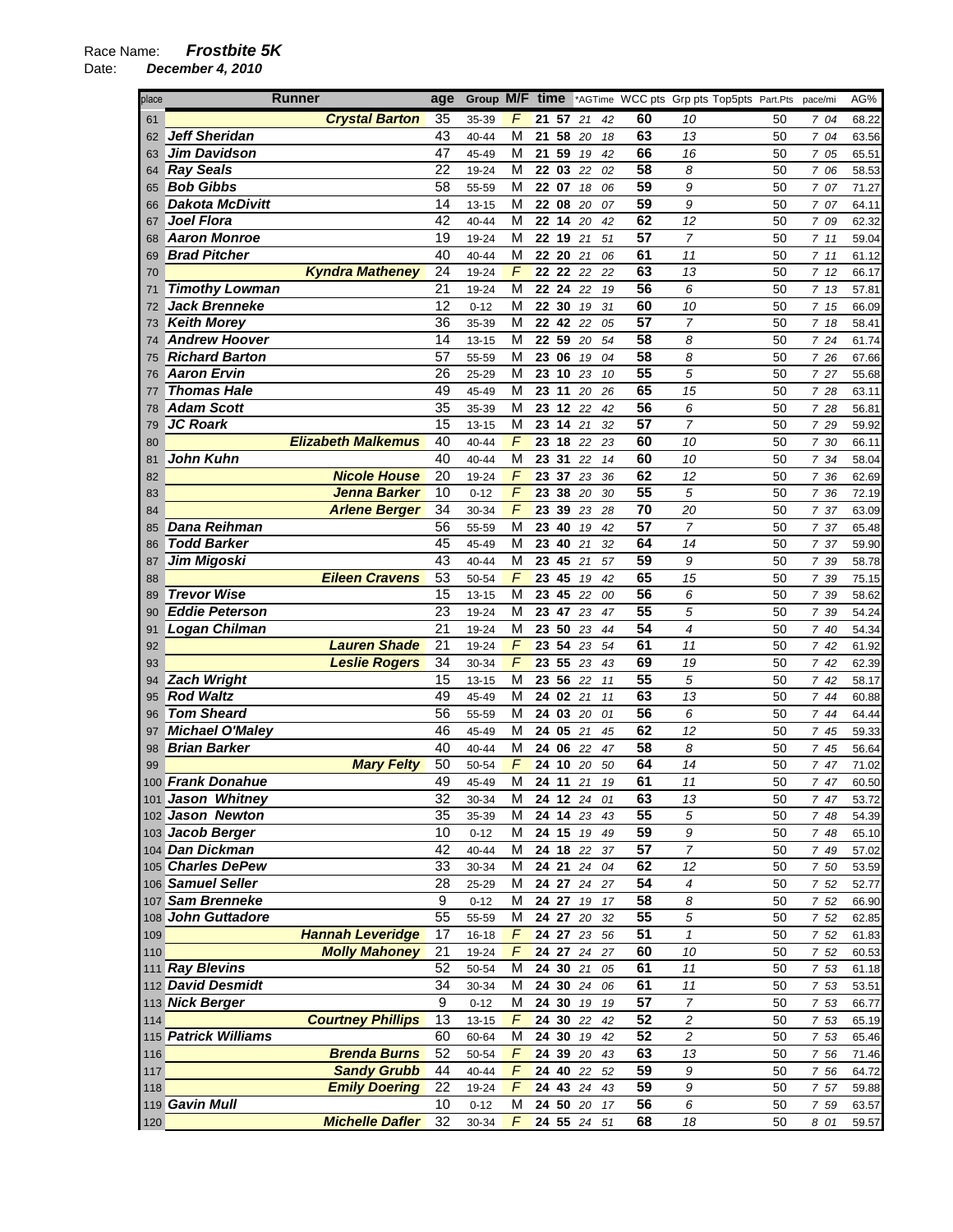| place | Runner                     | age                   | Group M/F time |                |                    |          |             |    | *AGTime WCC pts Grp pts Top5pts Part.Pts |                            |    | pace/mi | AG%   |
|-------|----------------------------|-----------------------|----------------|----------------|--------------------|----------|-------------|----|------------------------------------------|----------------------------|----|---------|-------|
|       | 121 Hennie VanNiekerk      | 46                    | 45-49          | M              | 24 57              |          | 22          | 31 | 60                                       | 10                         | 50 | 8 02    | 57.27 |
|       | 122 Brad Lambright         | 45                    | 45-49          | M              | 24 58              |          | 22          | 43 | 59                                       | 9                          | 50 | 8 02    | 56.79 |
| 123   | <b>Nicole Harris</b>       | 40                    | 40-44          | F              |                    | 24 59 24 |             | 00 | 58                                       | 8                          | 50 | 8 02    | 61.66 |
| 124   | <b>Stephanie Ingram</b>    | 29                    | 25-29          | $\sqrt{2}$     | $\overline{25}$ 14 |          | 25          | 14 | 56                                       | 6                          | 50 | 8 07    | 58.65 |
| 125   | <b>John Berger</b>         | 33                    | 30-34          | M              | 25 15              |          | 24          | 58 | 60                                       | 10                         | 50 | 8 08    | 51.68 |
|       | 126 Michael King           | 55                    | 55-59          | M              |                    | 25 16 21 |             | 13 | 54                                       | 4                          | 50 | 8 08    | 60.82 |
| 127   | <b>Molly Fallon</b>        | 21                    | 19-24          | F              |                    | 25 22 25 |             | 22 | 58                                       | 8                          | 50 | 8 10    | 58.34 |
|       | 128 Sam Iden               | 37                    | 35-39          | M              | 25 25              |          | 24          | 33 | 54                                       | 4                          | 50 | 8 11    | 52.53 |
|       | 129 Ronnie Lindley         | 54                    | 50-54          | M              |                    | 25 26 21 |             | 32 | 60                                       | 10                         | 50 | 8 11    | 59.92 |
| 130   | <b>Karrianne Polk-Meek</b> | 37                    | 35-39          | F              | 25 40              |          | 25          | 08 | 59                                       | 9                          | 50 | 8 16    | 58.88 |
|       | 131 Stephen Scruggs        | 15                    | 13-15          | M              | 25 44              |          | 23          | 51 | 54                                       | 4                          | 50 | 8 17    | 54.10 |
| 132   | <b>Amelia Dick</b>         | 14                    | 13-15          | F              |                    | 25 49 24 |             | 19 | $\overline{51}$                          | $\boldsymbol{\mathcal{I}}$ | 50 | 8 19    | 60.86 |
| 133   | <b>Leann Brenneke</b>      | 10                    | $0 - 12$       | $\sqrt{2}$     | 25 50              |          | 22          | 25 | 54                                       | 4                          | 50 | 8 19    | 66.04 |
| 134   | <b>Jennifer Jones</b>      | 31                    | 30-34          | $\sqrt{ }$     | 26 04              |          | 26          | 02 | 67                                       | 17                         | 50 | 8 23    | 56.85 |
| 135   | <b>Scott Silverman</b>     | 51                    | 50-54          | M              | $\overline{26}$ 10 |          | 22          | 42 | 59                                       | 9                          | 50 | 8 25    | 56.82 |
|       | 136 JR McMullen            | 31                    | 30-34          | M              | 26 19              |          | 26          | 11 | 59                                       | 9                          | 50 | 8 28    | 49.25 |
| 137   | <b>Anne Reihman</b>        | 21                    | 19-24          | $\sqrt{2}$     | 26 23              |          | 26          | 23 | 57                                       | 7                          | 50 | 8 30    | 56.10 |
|       | 138 J.D. Bryant            | 21                    | 19-24          | M              | 26 23              |          | 26          | 17 | 53                                       | 3                          | 50 | 8 30    | 49.09 |
|       | 139 Dave Snow              | 33                    | 30-34          | M              | 26                 | 28       | 26          | 10 | 58                                       | 8                          | 50 | 8 31    | 49.31 |
| 140   | <b>Kathy Barton</b>        | 54                    | 50-54          | $\sqrt{2}$     | 26 28              |          | 21          | 39 | 62                                       | 12                         | 50 | 8 31    | 68.34 |
| 141   | <b>Tom Carrico</b>         | 57                    | 55-59          | M              | 2628               |          | 21          | 51 | 53                                       | 3                          | 50 | 8 31    | 59.05 |
|       | 142 Gene Black             | 68                    | 65-69          | M              | 26 31              |          | 19          | 50 | 50                                       | 0                          | 50 | 8 32    | 65.05 |
| 143   | <b>Rachel Dana</b>         | 22                    | 19-24          | F              | 26 35              |          | 26          | 35 | 56                                       | 6                          | 50 | 8 33    | 55.67 |
| 144   | <b>Merry Faller</b>        | 22                    | 19-24          | $\sqrt{2}$     | 26 36              |          | 26          | 36 | $\overline{55}$                          | 5                          | 50 | 8 34    | 55.64 |
|       | 145 Steven Dick            | 48                    | 45-49          | M              | 26 40              |          | 23          | 42 | 58                                       | 8                          | 50 | 8 35    | 54.43 |
| 146   | <b>Glen Meek</b>           | 38                    | 35-39          | M              | 26 42              |          | 25          | 37 | 53                                       | 3                          | 50 | 8 36    | 50.37 |
| 147   | <b>Jerry Veitor</b>        | 56                    | 55-59          | M              | 26 47              |          | 22          | 18 | 52                                       | 2                          | 50 | 8 37    | 57.86 |
|       | 148 Mason Taylor           | 8                     | $0 - 12$       | М              | 26 48              |          | 20          | 19 | 55                                       | 5                          | 50 | 8 38    | 63.51 |
|       | 149 Del Cofield            | 34                    | 30-34          | M              | 26 49              |          | 26          | 23 | $\overline{57}$                          | $\overline{7}$             | 50 | 8 38    | 48.89 |
| 150   | <b>Denise Selm</b>         | 39                    | 35-39          | $\sqrt{2}$     | 26                 | 54       | 26          | 02 | 58                                       | 8                          | 50 | 8 39    | 56.86 |
| 151   | <b>Walter Evans</b>        | 45                    | 45-49          | M              |                    | 26 57 24 |             | 31 | 57                                       | $\overline{7}$             | 50 | 8 40    | 52.61 |
| 152   | Joseph Wilmot              | 34                    | 30-34          | М              | 27                 | 09       | 26          | 43 | 56                                       | 6                          | 50 | 8 44    | 48.29 |
|       | 153 Greg Kurtz             | 53                    | 50-54          | M              | 27 11              |          | 23          | 12 | 58                                       | 8                          | 50 | 8 45    | 55.59 |
| 154   | <b>Elin Tudor</b>          | 34                    | 30-34          | $\sqrt{2}$     |                    | 27 19 27 |             | 06 | 66                                       | 16                         | 50 | 8 48    | 54.62 |
|       | 155 Jim Tanner             | 42                    | 40-44          | M              | 27                 | 21       | 25          | 28 | 56                                       | 6                          | 50 | 8 48    | 50.66 |
|       | 156 Matthew Keresman       | 50                    | 50-54          | M              | 27 22              |          | 23          | 56 | $\overline{57}$                          | 7                          | 50 | 8 49    | 53.89 |
| 157   | <b>Robin Ferguson</b>      | 53                    | 50-54          | $\overline{F}$ | 27 24              |          | 22          | 43 | 61                                       | 11                         | 50 | 8 49    | 65.14 |
| 158   | <b>Tonya Paxton</b>        | 23                    | 19-24          | F              | 27 27              |          | 27          | 27 | 54                                       | 4                          | 50 | 8 50    | 53.92 |
|       | 159 Clifford Clark         | 56                    | 55-59          | м              | 27 30              |          | 22          | 53 | 51                                       | $\mathbf{1}$               | 50 | 8 51    | 56.35 |
|       | 160 <b>Nathan Dickman</b>  | 9                     | $0 - 12$       | M              |                    | 27 34 21 |             | 44 | 54                                       | 4                          | 50 | 8 52    | 59.34 |
|       | 161 Steve Lair             | 43                    | 40-44          | М              |                    | 27 37 25 |             | 31 | 55                                       | 5                          | 50 | 8 53    | 50.55 |
|       | 162 Charles Warner         | 51                    | 50-54          | М              |                    | 27 38 23 |             | 58 | 56                                       | 6                          | 50 | 8 54    | 53.81 |
|       | 163 David Musser           | 48                    | 45-49          | М              |                    | 27 44 24 |             | 39 | 56                                       | 6                          | 50 | 8 56    | 52.33 |
|       | 164 Michael Smith          | 37                    | 35-39          | M              |                    | 27 47 26 |             | 51 | 52                                       | 2                          | 50 | 8 57    | 48.05 |
| 165   | <b>Jessica McKinney</b>    | 34                    | 30-34          | F              |                    | 27 50 27 |             | 36 | 65                                       | 15                         | 50 | 8 58    | 53.61 |
|       | 166 George Stallings       | 61                    | 60-64          | M              |                    | 27 52 22 |             | 13 | $\overline{51}$                          | $\mathbf{1}$               | 50 | 8 58    | 58.07 |
| 167   | <b>Martha Taylor</b>       | 52                    | 50-54          | F              |                    | 27 54 23 |             | 26 | 60                                       | 10                         | 50 | 8 59    | 63.14 |
| 168   | <b>Brenda Baumer</b>       | 46                    | 45-49          | F              |                    | 27 55 25 |             | 18 | 65                                       | 15                         | 50 | 8 5 9   | 58.50 |
|       | 169 Grant Karanovich       | 19                    | 19-24          | М              |                    | 27 56 27 |             | 21 | 52                                       | 2                          | 50 | 8 59    | 47.17 |
|       | 170 Adam Melton            | 25                    | 25-29          | М              |                    | 27 58 27 |             | 58 | 53                                       | 3                          | 50 | 9 00    | 46.13 |
| 171   | <b>Shulamite Wan</b>       | 26                    | 25-29          | F              |                    | 28 03 28 |             | 03 | 55                                       | 5                          | 50 | 9 02    | 52.76 |
|       | 172 Steve Dailey           | 51                    | 50-54          | M              |                    | 28 04 24 |             | 21 | $\overline{55}$                          | 5                          | 50 | 9 02    | 52.98 |
| 173   |                            | <b>Kim Hall</b><br>44 | 40-44          | F              |                    | 28 06 26 |             | 03 | $\overline{57}$                          | $\overline{7}$             | 50 | 9 03    | 56.81 |
|       | 174 Vincent Moore          | 53                    | 50-54          | M              |                    | 28 07 24 |             | 00 | 54                                       | 4                          | 50 | 9 03    | 53.75 |
|       | 175 Dustin Russell         | 30                    | 30-34          | M              |                    | 28 13 28 |             | 09 | 55                                       | 5                          | 50 | 9 05    | 45.83 |
|       | 176 Ari Hurwitz            | 32                    | 30-34          | М              |                    | 28 23 28 |             | 10 | 54                                       | 4                          | 50 | 9 08    | 45.81 |
| 177   | <b>Pamela Justice</b>      | 40                    | 40-44          | F              |                    | 28 25 27 |             | 18 | $\overline{56}$                          | 6                          | 50 | 9 0 9   | 54.21 |
|       | 178 Stuart Karanovich      | 49                    | 45-49          | M              |                    | 28 31 25 |             | 09 | 55                                       | 5                          | 50 | 9 11    | 51.31 |
| 179   | <b>Becca Catey</b>         | 11                    | $0 - 12$       | F              |                    | 28 37 25 |             | 27 | 53                                       | 3                          | 50 | 9 13    | 58.15 |
| 180   | <b>Jan Parker</b>          | 32                    | 30-34          | F              |                    |          | 28 40 28 35 |    | 64                                       | 14                         | 50 | 9 14    | 51.78 |
|       |                            |                       |                |                |                    |          |             |    |                                          |                            |    |         |       |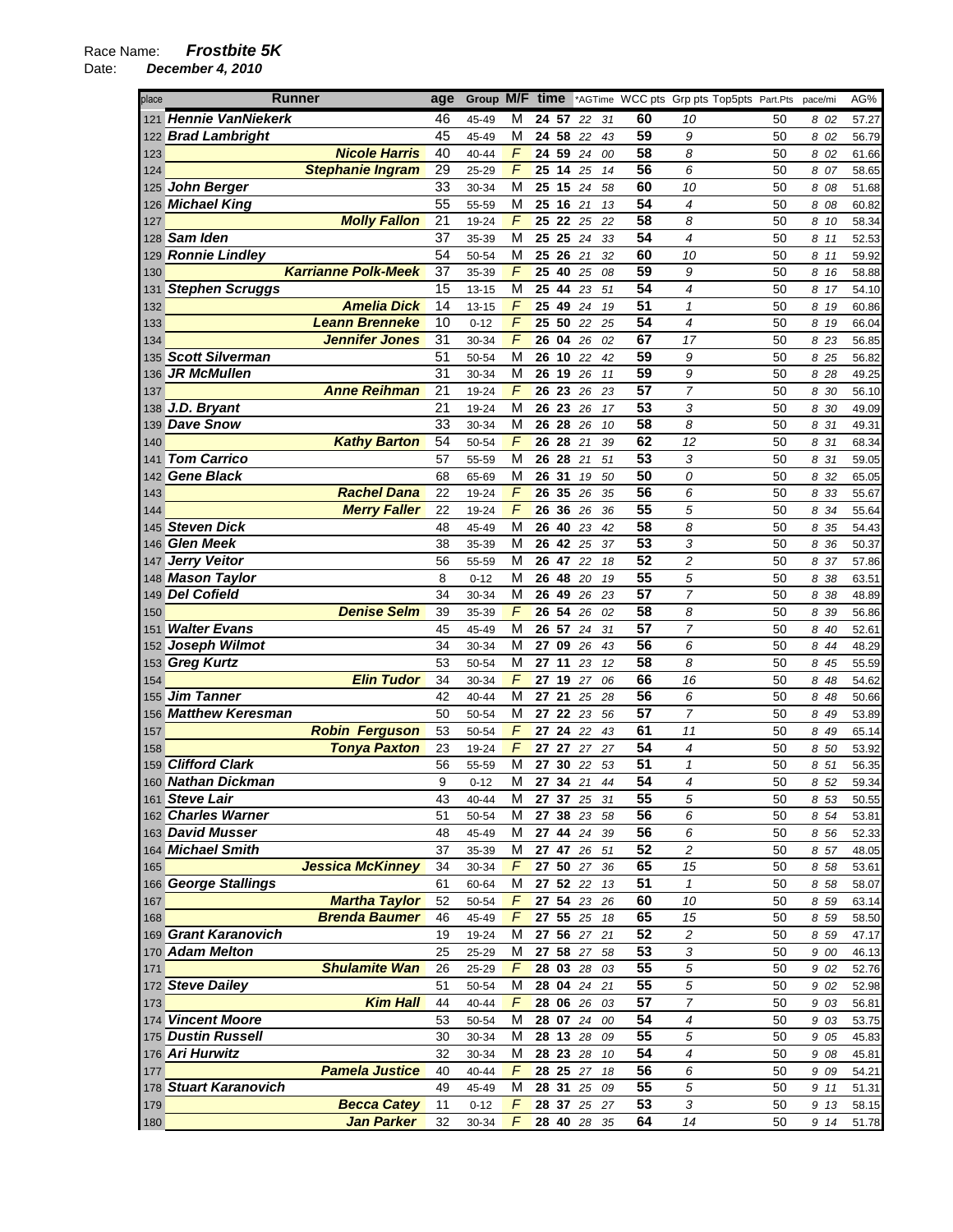| place      | <b>Runner</b>                     | age            | Group M/F time |                |       |                    |        |    |                 | *AGTime WCC pts Grp pts Top5pts Part.Pts |    | pace/mi      | AG%   |
|------------|-----------------------------------|----------------|----------------|----------------|-------|--------------------|--------|----|-----------------|------------------------------------------|----|--------------|-------|
| 181        | George Stump                      | 73             | $70+$          | М              |       | 2845               | 20     | 13 | 50              | 0                                        | 50 | 9 15         | 63.82 |
| 182        | <b>Christie Larsen</b>            | 36             | 35-39          | F              |       | 28 49 28           |        | 22 | 57              | 7                                        | 50 | 9 17         | 52.19 |
|            | 183 Chris Larsen                  | 39             | 35-39          | M              |       | 28 49              | 27     | 26 | 51              | $\mathbf{1}$                             | 50 | 9 17         | 47.02 |
| 184        | <b>Anna Deering</b>               | 22             | 19-24          | $\sqrt{2}$     |       | $\overline{28}$ 56 | 28     | 56 | 53              | 3                                        | 50 | 9 19         | 51.15 |
| 185        | <b>Manda Light</b>                | 28             | 25-29          | F              |       | 28 58              | 28     | 58 | 54              | 4                                        | 50 | 9 19         | 51.09 |
| 186        | <b>Sarah Dickman</b>              | 10             | $0 - 12$       | F              |       | 29 05              | 25     | 14 | 52              | 2                                        | 50 | 9 22         | 58.66 |
| 187        | Preston Gault                     | 10             | $0 - 12$       | M              |       | 29 10 23           |        | 50 | $\overline{53}$ | 3                                        | 50 | 9 23         | 54.13 |
| 188        | <b>David Pointis</b>              | 60             | 60-64          | M              |       | 29 10              | 23     | 28 | 50              | 0                                        | 50 | 9 23         | 54.99 |
| 189        | <b>Lori Bolser</b>                | 38             | 35-39          | F              |       | 29 14              | 28     | 28 | 56              | 6                                        | 50 | 9 25         | 51.99 |
|            | 190 Jackie Frech                  | 43             | 40-44          | M              |       | 29 15              | 27     | 02 | 54              | 4                                        | 50 | 9 25         | 47.73 |
| 191        | <b>Belinda Gray</b>               | 51             | 50-54          | F              |       | 29 29              | 25     | 06 | 59              | 9                                        | 50 | 9 29         | 58.97 |
|            | 192 Doug Brenneke                 | 44             | 40-44          | М              | 29    | 29                 | 27     | 02 | 53              | 3                                        | 50 | 9 2 9        | 47.72 |
|            | 193 Jeff Lohmoeller               | 49             | 45-49          | М              |       | 29 30              | 26     | 01 | 54              | $\overline{\mathcal{A}}$                 | 50 | 9 30         | 49.60 |
| 194        | <b>Alex Baxter</b>                | 15             | 13-15          | M              | 29    | 35                 | 27     | 25 | $\overline{53}$ | 3                                        | 50 | 9 31         | 47.06 |
| 195        | <b>Debra Uhrick</b>               | 50             | 50-54          | $\sqrt{2}$     | 29    | 48                 | 25     | 42 | 58              | 8                                        | 50 | 9 36         | 57.60 |
|            | 196 Everett Taylor                | 34             | 30-34          | M              | 29    | 52                 | 29     | 23 | 53              | 3                                        | 50 | 9 37         | 43.89 |
| 197        | <b>Brian Massey</b>               | 47             | 45-49          | М              | 29    | 54                 | 26     | 47 | 53              | 3                                        | 50 | 9 37         | 48.16 |
| 198        | <b>Gerald Ulrich</b>              | 46             | 45-49          | M              | 30    | 06                 | 27     | 10 | 52              | $\overline{c}$                           | 50 | 9 41         | 47.47 |
| 199        | <b>Brandi Jackson</b>             | 29             | 25-29          | F              | 30    | 07                 | 30     | 07 | 53              | 3                                        | 50 | 9 42         | 49.14 |
| 200        | <b>Mary Catey</b>                 | 46             | 45-49          | $\overline{F}$ |       | 30 17              | 27     | 27 | 64              | 14                                       | 50 | 9 45         | 53.92 |
| 201        | <b>Lori Fields</b>                | 30             | 30-34          | $\overline{F}$ | 30    | 45                 | 30     | 44 | 63              | 13                                       | 50 | 9 54         | 48.14 |
| 202        | <b>Carol Ammerman</b>             | 67             | 65-69          | F              | 30    | 49                 | 20     | 48 | 51              | $\mathcal I$                             | 50 | 9 55         | 71.16 |
|            | 203 Eric Veitor                   | 17             | 16-18          | М              |       | 30 56              | 29     | 32 | 50              | 0                                        | 50 | 9 57         | 43.67 |
| 204        | <b>Chelsey Royer</b>              | 18             | 16-18          | F              | 30    | 56                 | 30     | 36 | 50              | 0                                        | 50 | 9 57         | 48.36 |
|            | <b>Austin Farlow</b>              | $\overline{7}$ | $0 - 12$       | M              |       | 30 59              | 22     | 28 | $\overline{52}$ | $\overline{c}$                           | 50 | 9 58         | 57.43 |
| 205<br>206 | <b>Stephanie Farlow</b>           | 31             | 30-34          | $\sqrt{2}$     |       | 30 59              | 30     | 57 | 62              | 12                                       | 50 | 9 58         | 47.83 |
|            | <b>Ron McFadden</b>               | 54             | 50-54          | M              | 31    | 05                 | 26     | 19 | 53              | 3                                        | 50 | 10 00        | 49.03 |
| 207        |                                   | 53             |                | M              |       | 11                 |        |    | 52              |                                          | 50 |              |       |
| 208        | Hugo Loaiza<br><b>Sarah Abell</b> |                | 50-54          | F              | 31    |                    | 26     | 37 | 51              | $\overline{c}$<br>$\mathbf{1}$           |    | 10 02        | 48.46 |
| 209        |                                   | 8              | $0 - 12$       | F              | 31    | 22 25              |        | 38 | 63              |                                          | 50 | 10 06        | 57.75 |
| 210        | <b>Shelly Haber</b>               | 47             | 45-49          |                | 31    | 22                 | 28     | 05 | 52              | 13                                       | 50 | 10 06        | 52.70 |
| 211        | <b>Eric Fields</b>                | 29             | 25-29          | M              | 31    | 27                 | 31     | 25 |                 | $\overline{c}$                           | 50 | 10 07        | 41.05 |
| 212        | <b>Michelle Baker</b>             | 33             | 30-34          | $\sqrt{2}$     | 31    | 27 31              |        | 17 | 61              | 11                                       | 50 | 10 07        | 47.30 |
| 213        | <b>Joy Klein</b>                  | 33             | 30-34          | F              | 31    | 31                 | 31     | 21 | 60              | 10                                       | 50 | 10 09        | 47.20 |
| 214        | <b>Rinda Kieffer</b>              | 33             | 30-34          | F              | 31    | 32                 | 31     | 22 | 59              | 9                                        | 50 | 10 09        | 47.18 |
| 215        | <b>Jasson Wickman</b>             | 27             | 25-29          | M              | 31    | 41                 | 31     | 41 | 51              | $\mathcal I$                             | 50 | 10 12        | 40.72 |
| 216        | <b>Kay Donahue</b>                | 42             | 40-44          | F              | 31    | 54                 | 30     | 09 | 55              | 5                                        | 50 | 10 16        | 49.08 |
| 217        | <b>Trevin Rudy</b>                | 13             | 13-15          | M              |       | 31 56              | 28     | 24 | 52              | $\overline{c}$                           | 50 | 10 17        | 45.42 |
|            | 218 Leo Cordova                   | 42             | 40-44          | М              | 31    | 57                 | 29     | 45 | 52              | 2                                        | 50 | 10 17        | 43.37 |
| 219        | <b>Traci Spalding</b>             | 32             | 30-34          | F              | 31    | 59                 | 31     | 53 | 58<br>62        | 8                                        | 50 | 10 18        | 46.41 |
| 220        | <b>Judy Pierce</b>                | 48             | 45-49          | F              |       | 32 00              | 28     | 18 |                 | 12                                       | 50 | 10 18        | 52.30 |
|            | 221 Will Brenneke                 | 7              | $0 - 12$       | М              |       | 32 20 23           |        | 27 | 51<br>50        | $\mathbf{1}$                             | 50 | 10 24        | 55.03 |
|            | 222 Matthew Dickerson             | 29             | 25-29          | M              | 32 41 |                    | 32     | 39 |                 | 0                                        | 50 | 10 31        | 39.51 |
| 223        | <b>Jackie Traylor</b>             | 22             | 19-24          | F              |       | 32 42 32           |        | 42 | 52              | $\boldsymbol{2}$                         | 50 | 10 32        | 45.26 |
| 224        | <b>Amy Townsend</b>               | 40             | $40 - 44$      | F              |       | 32 45              | 31     | 28 | 54              | 4                                        | 50 | 10 32        | 47.03 |
| 225        | <b>James Townsend</b>             | 39             | 35-39          | М              |       | 32 45 31           |        | 11 | 50              | 0                                        | 50 | 10 32        | 41.37 |
| 226        | <b>Lindsay Boatright</b>          | 30             | 30-34          | F              |       | 32 49 32           |        | 48 | $\overline{57}$ | $\overline{7}$                           | 50 | 10 34        | 45.11 |
| 227        | <b>Ann Gibbs</b>                  | 51             | 50-54          | $\sqrt{2}$     |       | 32 55 28           |        | 01 | $\overline{57}$ | $\overline{7}$                           | 50 | 10 36        | 52.82 |
|            | 228 Jeff Nickell                  | 40             | 40-44          | M              |       | 33 01              | 31     | 12 | 51              | $\mathcal I$                             | 50 | 10 38        | 41.34 |
| 229        | <b>Rozanne Ferguson</b>           | 43             | $40 - 44$      | $\overline{F}$ |       | 33 02 30           |        | 56 | 53              | 3                                        | 50 | 10 38        | 47.84 |
|            | 230 Chris Dingwerth               | 45             | 45-49          | М              |       | 33 30              | $30\,$ | 29 | 51              | $\mathcal I$                             | 50 | 10 47        | 42.32 |
| 231        | <b>Sidney Braff</b>               | 8              | $0 - 12$       | F              |       | $33\ 37\ 27$       |        | 28 | 50              | 0                                        | 50 | 10 49        | 53.88 |
| 232        | <b>Stacy Braff</b>                | 48             | 45-49          | $\overline{F}$ |       | 33 38 29           |        | 45 | 61              | 11                                       | 50 | 10 50        | 49.76 |
| 233        | <b>Ralana Shelley</b>             | 39             | 35-39          | $\sqrt{2}$     | 34    | $10$               | 33     | 04 | $\overline{55}$ | 5                                        | 50 | 10 59        | 44.77 |
|            | 234 Kevin Shelley                 | 44             | 40-44          | M              |       | 34 10 31           |        | 20 | 50              | 0                                        | 50 | 10 59        | 41.18 |
|            | 235 Michael Dingwerth             | 21             | 19-24          | М              |       | 34 37              | 34     | 29 | 51              | $\mathbf{1}$                             | 50 | $11\,$<br>09 | 37.41 |
| 236        | <b>Tiffany Sheley</b>             | 33             | 30-34          | F              |       | 34 58 34           |        | 47 | 56              | 6                                        | 50 | 11 15        | 42.55 |
| 237        | <b>Lauren Honkomp</b>             | 13             | 13-15          | F              |       | 34 59 32           |        | 25 | $\overline{50}$ | 0                                        | 50 | 11 16        | 45.66 |
| 238        | <b>Cheryl Honkomp</b>             | 48             | 45-49          | F              |       | 34 59 30           |        | 56 | 60              | 10                                       | 50 | $11\,$<br>16 | 47.84 |
| 239        | <b>Stacy Brenneke</b>             | 39             | 35-39          | F              |       | $35$ 03 33         |        | 55 | 54              | 4                                        | 50 | 11<br>17     | 43.64 |
| 240        | <b>Stacy McCollum</b>             | 31             | 30-34          | $\overline{F}$ |       | 35 03 35           |        | 00 | 55              | 5                                        | 50 | 11 17        | 42.28 |